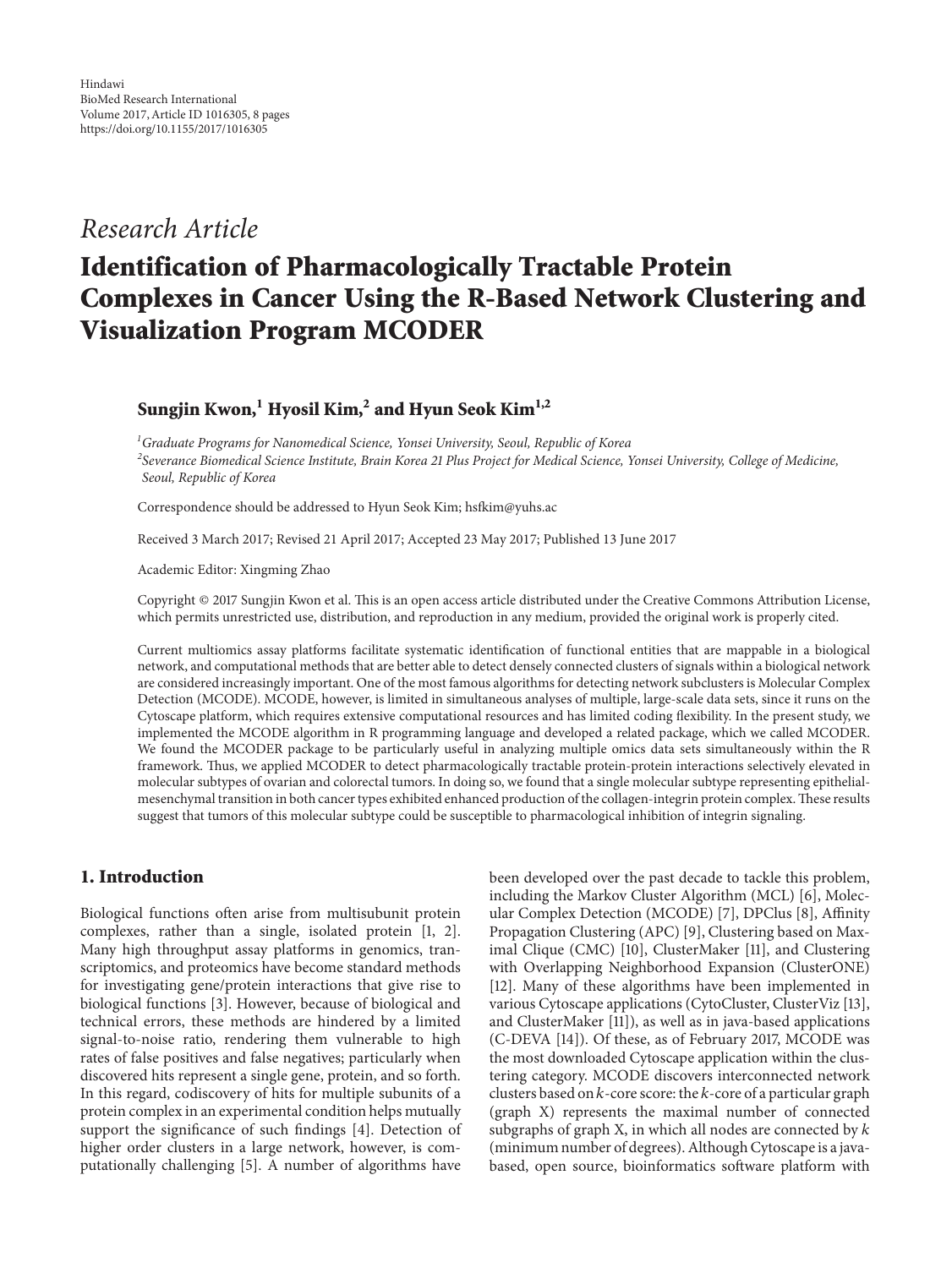a user-friendly graphic-user interface [\[15\]](#page-6-14), it requires extensive computational resources due to the memory restraints of java virtual machines (Cytoscape version 3.2.1: 2 GB+ recommended). Thus, its capacity to process input networks and graphical outputs is limited. For a computationally intensive task, R may be a better-suited platform. R is the most popular open source, statistical programming language, and data analysis platform used in analysis of broad, high throughput, and multiomics data. While the platform is suitable for iterative analysis of large-scale data sets in batch mode, R-based network clustering software is rare. Herein, we describe our implementation of the MCODE algorithm in R programming language and a related package, hereinafter referred to as MCODER.The MCODER package can be easily integrated into custom R projects and provides powerful and enhanced graphical output options, compared to its Cytoscape counterpart.

The Cancer Genome Atlas projects have classified tumors into subtypes that share distinct molecular and genetic features. To do so, researchers have leveraged multiomics data sets, including global and phosphoproteomic quantification, as well as DNA- and RNA-level measurements. Nevertheless, drawing associations between these subtypes and clinically important features, such as prognosis and therapeutic options, remains important challenges. In this study, we intended to focus on these challenges in highgrade serous ovarian carcinoma (HGS-OvCa) and colorectal cancer (CRC). Currently, standard treatment for ovarian cancer involves primary cytoreductive surgery, followed by platinum-based chemotherapy. Only two targeted therapies are clinically available for ovarian cancer, including poly (ADP-ribose) polymerase inhibitors and angiogenesis inhibitors in recurrent ovarian cancer [\[16](#page-6-15)], although they have been shown to offer little survival benefit. The four molecular subtypes of HGS-OvCa are differentiated, immunoreactive, proliferative, and mesenchymal, according to gene content analysis within each subtype, following transcriptome-based subtype classification [\[17,](#page-6-16) [18\]](#page-6-17). Of these, the mesenchymal subtype displays the worst prognosis [\[19](#page-6-18), [20](#page-6-19)]. Meanwhile, CRC has four consensus molecular subtypes (CMSs): CMS1, CMS2, CMS3, and CMS4. The CMS subtypes of CRC are associated with various clinical features, such as sex, tumor site, stage at diagnosis, histopathological grade, and prognosis, as well as molecular features of microsatellite status, CpG island methylator phenotype (CIMP), somatic copy number alteration (SCNA), and enrichment of particular driver mutations. The CMS1 subtype exhibits high MSI, high CIMP, strong immune activation, and frequent *BRAF* mutation and involves an intermediate prognosis, showing worse survival after relapse. The CMS2 subtype displays a high degree of chromosomal instability (high SCNA), frequent *APC* mutation, and good prognosis. Tumors of the CMS3 subtype display mixed MSI, high SCNA, frequent *KRAS* mutation, metabolic deregulation, and good prognosis. Finally, the CMS4 subtype is characterized by distinct epithelial-mesenchymal transition (EMT) signature, high SCNA, and the poorest prognosis. Notably, in both cancers, mesenchymal subtype confers the worst prognosis. To gain insights into molecular subtype-selective opportunities for

targeted therapies in ovarian and colorectal cancer, HGS-OvCa [\[21](#page-6-20)] and CRC [\[22\]](#page-6-21) data sets were analyzed using MCODER. Both data sets contained mass-spec-based quantitative proteomic assay results for the well-defined molecular subtypes of these cancers. In particular, we aimed to identify pharmacologically tractable protein complexes selectively elevated within the distinct molecular subtypes of both cancers.

#### **2. Implementation**

MCODER identifies the maximal subset of vertices interconnected by the minimal number of degrees  $(k)$  from an input network of nodes (genes or proteins) and edges (pairwise interactions). Although the MCODER package does not account for the direction of the edges when calculating  $k$ -core scores and when detecting subnetworks, it can indicate directions using arrows and display multiple edges between a pair of nodes, which is not supported by the original MCODE. Moreover, various graphical parameters provided by "igraph" [\(http://igraph.org/redirect.html\)](http://igraph.org/redirect.html) can be manipulated in MCODER, facilitating customization of the shape, size, and color of the network output. The MCODER R package requires preinstallation of two other packages, "sna" (Social Network Analysis) [\(https://](https://cran.r-project.org/web/packages/sna/index.html) [cran.r-project.org/web/packages/sna/index.html\)](https://cran.r-project.org/web/packages/sna/index.html) for calculating  $k$ -cores and "igraph" for plotting figures.

The overall workflow of the present study to identify pharmacologically tractable protein complexes is presented in Figure [1.](#page-2-0) Before running MCODER, we downloaded the STRING database (Homo sapiens, v10.0) from [http://string-db.org:](http://string-db.org) STRING is an archive of direct (physical) and indirect (functional) protein-protein interactions [\[23](#page-6-22)]. We filtered low confident interactions by applying an interaction-score cutoff (score < 0.4) to obtain 13,159 genes with 738,312 interactions. In parallel, we downloaded and preprocessed proteome data sets by selecting samples that have preassigned molecular subtypes and matched normal controls to obtain input data sets: HGS-OvCa ( $n = 3,329$ ) proteins, 140 samples) and CRC ( $n = 3,718$  proteins, 70 samples) [\[21](#page-6-20), [22\]](#page-6-21). HGS-OvCa consisted of four molecular subtypes: differentiated ( $n = 35$  samples), immunoreactive  $(n = 37$  samples), proliferative  $(n = 34$  samples), and mesenchymal ( $n = 34$  samples). CRC consisted of four molecular subtypes: CMS1 ( $n = 14$  samples), CMS2 ( $n = 28$  samples), CMS3 ( $n = 9$  samples), and CMS4 ( $n = 14$  samples). To identify differentially expressed proteins (DEPs) selectively elevated in a particular molecular subtype, a one-sided  $t$ test was conducted iteratively within a tumor (e.g., CMS1 versus CMS2, CMS3, CMS4). After preparing differentially expressed protein sets, we converted them into adjacency matrices for each set, with connection information between nodes according to the STRING database, followed by calculation of  $k$ -core values, vertex density, and vertex score. Selfloop and duplicated connections between nodes were not considered for the calculation. Clusters were detected with the following parameters: minimal  $k$ -core value = 2, haircut = TRUE, fluff = FALSE, self-loop = FALSE, node score cutoff = 0.2, depth  $= 20$ , and degree cutoff  $= 2$ . Subsequently, vertices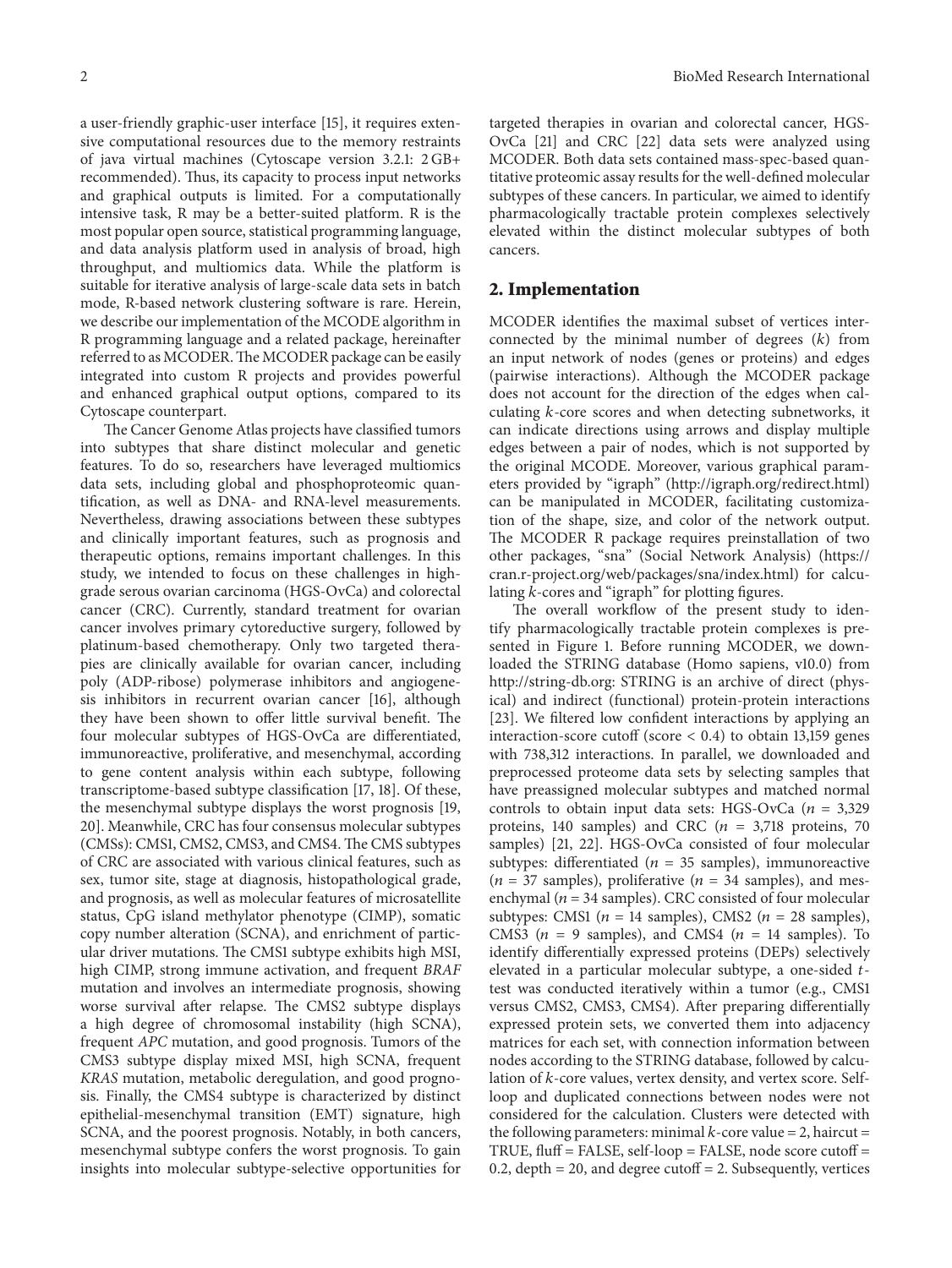

<span id="page-2-0"></span>Figure 1: Workflow for detecting densely connected network clusters using MCODER. See Implementation for further details.

<span id="page-2-1"></span>TABLE 1: Comparison of computational time and memory usage between MCODER and the MCODE Cytoscape application.

| Network size               | Performance   |                 |
|----------------------------|---------------|-----------------|
|                            | <b>MCODER</b> | Cytoscape MCODE |
| 5K edges, 2,902 vertexes   | 6 s.          | 1 m. 14 s.      |
| 100K edges, 3,786 vertexes | 11 s.         | 3 m.44 s.       |
| 200K edges, 4,625 vertexes | $19s$ .       | 18 m. 47 s.     |
| Memory usage               | $0.45$ GB     | 5 GB            |

in the clusters were annotated according to the DGI database [\[24](#page-6-23)], allowing for detection of druggable DEPs.

#### **3. Results**

First, we examined the performance of MCODER (Figure [1\)](#page-2-0) in comparison to the MCODE Cytoscape application, testing input networks of different sizes (Table [1\)](#page-2-1). All tests were performed using MacBook Pro (Mac OS X, Late 2013, 2.4-GHz Intel Core i5, 8 GB RAM). Input data sets were prepared by random sampling of the given number of interactions from the STRING database. We found that both software packages returned identical protein complexes

as an output. Meanwhile, however, MCODER in the R environment offered enhanced performance in regard to speed and memory usage in all test settings (Table [1\)](#page-2-1). The MCODER installation package is available online at [https://sourceforge.net/projects/mcoder.](https://sourceforge.net/projects/mcoder)

Next, for the individual molecular subtypes, we identified selectively elevated proteins under a  $p$  value threshold of 0.01: 300 proteins for differentiated, 284 proteins for immunoreactive, 547 proteins for proliferative, and 493 proteins for mesenchymal HGS-OvCa and 236 proteins for CMS1, 284 proteins for CMS2, 134 proteins for CMS3, and 137 proteins for CMS4 subtypes of CRC (see Supplementary Data 1 in the Supplementary Material available online at [https://doi.org/10.1155/2017/1016305\)](https://doi.org/10.1155/2017/1016305). For each of the DEP sets, MCODER identified highly interconnected subnetworks of protein-protein interactions. For HGS-OvCa, we detected pharmacologically targetable clusters in three of the four subtypes (Supplementary Data 2). In the immunoreactive subtype, two clusters showed connections with pharmacological agents. The first cluster contained interferon-stimulated gene 15 *(ISG15)*, which is a biomarker for predicting sensitivity to irinotecan, an anticancer drug and topoisomerase I inhibitor (Figure [2\(](#page-3-0)a)). Previous studies have demonstrated that *ISG15* encodes an ubiquitin-like protein conjugated to specific E3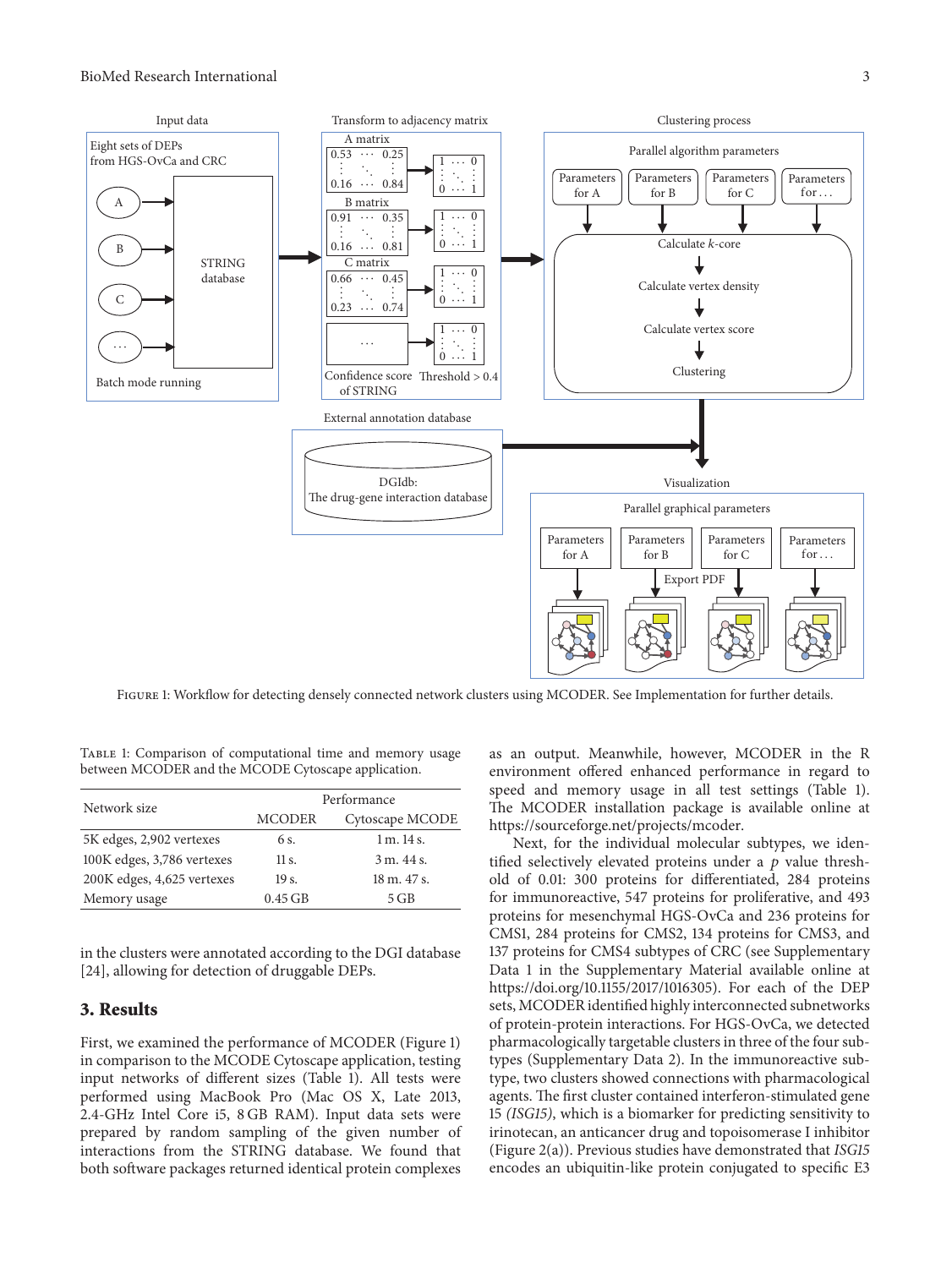

<span id="page-3-0"></span>Figure 2: Pharmacologically targetable network clusters overexpressed in molecular subtypes of HGS-OvCa: (a, b) immunoreactive, (c, d) proliferative, and (e) mesenchymal subtype.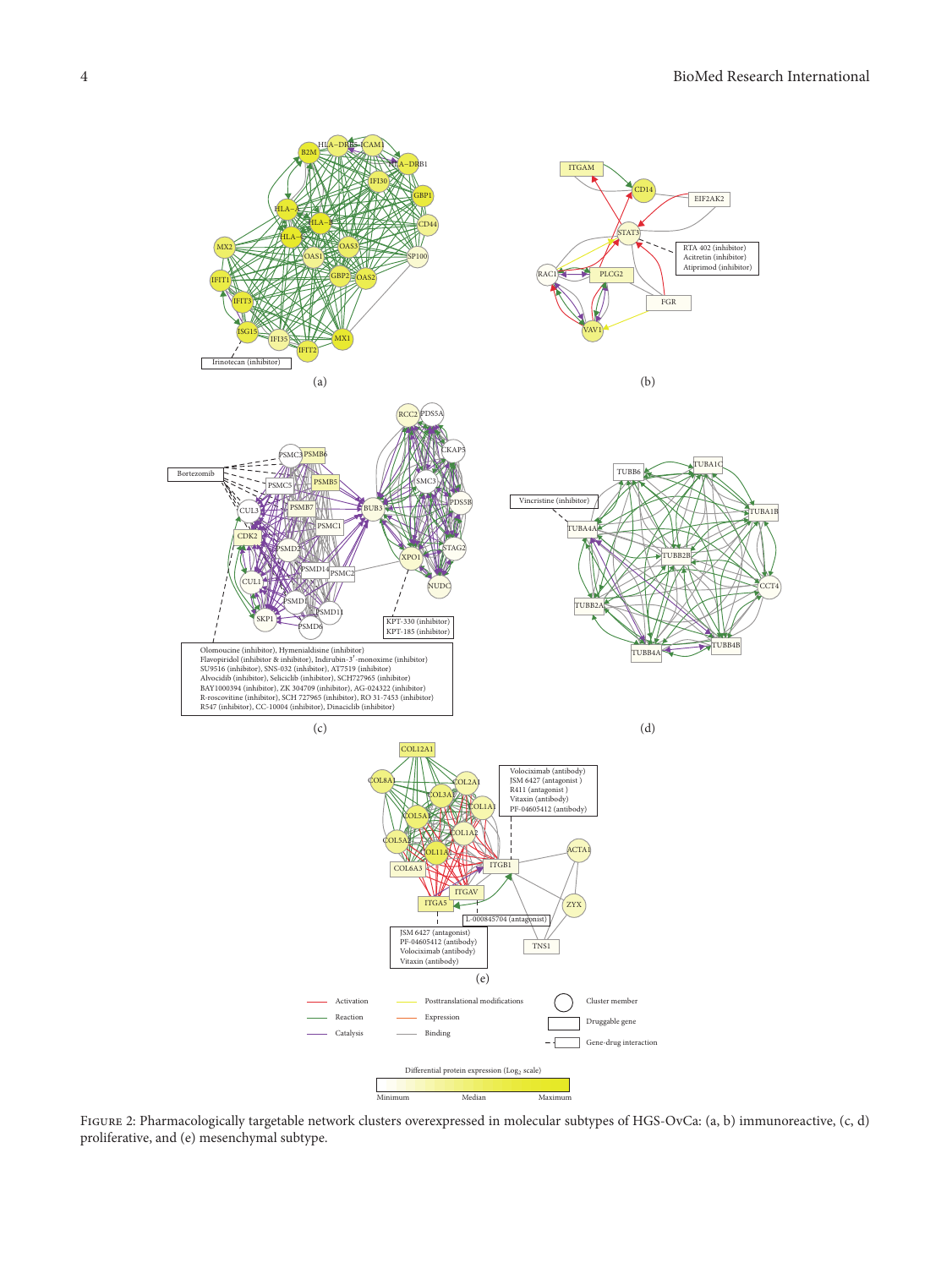ubiquitin ligases and seems to inhibit the signaling consequences of ubiquitin/26S proteasome pathways [\[25\]](#page-6-24). Currently, treatments with irinotecan, in combination with bevacizumab or cisplatin, are in clinical trials for recurrent ovarian cancer [\[26\]](#page-6-25). Our findings suggest that selecting patients with immunoreactive features might increase response rates to irinotecan in future trials. The second cluster comprised a chemokine signaling related protein complex, including STAT3, which can be inhibited by RTA402, acitretin, and atiprimod (Figure [2\(](#page-3-0)b)). Previous studies have indicated that STAT3 inhibitors, in combination with cisplatin, enhance cisplatin sensitivity in cisplatin-resistant ovarian cancer [\[27](#page-6-26), [28](#page-6-27)]. Thus, a combination of irinotecan and STAT3 inhibitors might be plausible in treating ovarian cancers of immunoreactive subtype. In the proliferative subtype, two clusters displayed connections with pharmacological compounds. The CDK2-proteasome-XPO1 cluster was enriched with pharmacological options, including the proteasome inhibitor bortezomib, which is available clinically, and CDK2 and XPO1 inhibitors, which are under active clinical trials for various tumor types (Figure [2\(](#page-3-0)c)) [\[29,](#page-7-0) [30\]](#page-7-1): XPO1 inhibitors have been used to target platinum-resistant ovarian tumors [\[31](#page-7-2)] and have been described as potentially inhibiting abnormal NFkB signaling [\[32\]](#page-7-3). The second DEP cluster was the tubulin complex, in which TUBA4A can be targeted by vincristine to blunt mitotic chromosomal separation (Figure [2\(](#page-3-0)d)). Similar to paclitaxel, a microtubule stabilizer and an antiproliferative agent [\[33](#page-7-4)], vincristine may be a potential agent for the treatment of ovarian cancer, particularly that of proliferative subtype. In the mesenchymal subtype, focal adhesion, endocytosis, vascular smooth muscle contraction, the PI3K-AKT signaling pathway, and so forth were identified. Of these, the integrin-collagen complex is a pharmacologically tractable target; various integrin signaling inhibitors include ITGA5 inhibitors (JSM 6427, PF-04605412, Volociximab, and Vitaxin), ITGB1 inhibitors (Volociximab, JSM 6427, R411, Vitaxin, and PF-04605412), and an ITGAV inhibitor (L-000845704) (Figure [2\(](#page-3-0)e)). Integrin signaling is involved in the migration, invasion, proliferation, and survival of cancer cells [\[34\]](#page-7-5). Recently published studies have demonstrated that integrins participate in maintaining cancer stem cell populations and contribute to cancer progression and drug resistance [\[35](#page-7-6)]. Although integrin inhibitors as monotherapy agents have failed to demonstrate benefits in metastatic ovarian tumors, possibly due to compensation by other integrins [\[36](#page-7-7)], simultaneous targeting of integrin-FAK and c-Myc signaling has been found to synergistically disrupt tumor cell proliferation and survival in HGS-OvCa [\[37\]](#page-7-8), supporting the notion of combinatorial targeting of integrin as a valid approach for treating ovarian cancer, particularly that of mesenchymal subtype.

For CRC, MCODER identified pharmacologically targetable protein complexes in three of the four CMSs (Supplementary Data 2). In CMS1 subtype (MSI immune), proteasome complex (similar to the HGS-OvCa proliferative subtype) and ROCK1 signaling subnetworks were found to be overexpressed (Figures [3\(](#page-5-0)a)[-3\(](#page-5-0)b)). Bortezomib treatment has been shown to induce G2-M arrest by activation of an ataxiatelangiectasia mutated protein-cell cycle checkpoint kinase 1

pathway in colon cancer cells [\[38](#page-7-9)]. Combination of plateletderived growth factor and the ROCK inhibitor Y27632 has been found to decrease the invasive potential of SW620 colon cancer cells [\[39\]](#page-7-10). In the CMS2 subtype (canonical), tubulin complex was found to be elevated, similar to the HGS-OvCa proliferative subtype (Figure  $3(c)$ ). This observation suggests that vincristine could have therapeutic effects on CRCs of CMS2 subtype. Alternatively, or in combination with microtubule inhibitors, Src inhibitors may also be a plausible approach for CMS2 tumors (Figure [3\(](#page-5-0)d)). The CMS4 subtype of CRCs exhibits EMT activation and confers the poorest prognosis. Other study groups have formerly referred to this subtype as colon cancer subtype 3 [\[40\]](#page-7-11) or stem-like subtype [\[41\]](#page-7-12). In CMS4 tumors, we found the total MAPK3 (ERK1) protein complex to be elevated, which is targetable with ERK inhibitor II (Figure [3\(](#page-5-0)e)). Surprisingly, in accordance with the HGS-OvCa mesenchymal subtype, CMS4 was also characterized by elevation of the extracellular matrix collagen-integrin complex (Figure [3\(](#page-5-0)f)): collagen in the extracellular matrix has indeed been found to drive EMT in CRC [\[42](#page-7-13)]. Thus, the collagen-integrin protein complex may work as a molecular linchpin that, when removed, could diminish the malignant potential of EMT tumors. Accordingly, we suggest that therapeutic antibodies that interrupt the signaling of integrin proteins could potentially be utilized as therapeutic options, in combination with other chemo- or targeted therapies, for this refractory subtype of colon cancer.

Finally, we sought to determine whether our findings are reproducible with other network clustering algorithms, including ClusterONE [\[12\]](#page-6-11) and MCL [\[6\]](#page-6-5). Although the sizes of the detected clusters varied, all of the subclusters detected by MCODER were identified by these algorithms as well, indicating that our findings are robust across different clustering algorithms.

#### **4. Discussion**

In this study, we implemented the network clustering algorithm MCODE into the R software environment (which we called MCODER) and demonstrated that the MCODER package saves computational resources and time, making it particularly suited for analyzing multiple omics data sets. Using MCODER, we identified potential candidates for anticancer therapy in molecular subtypes of ovarian and colorectal cancer by detecting protein complexes that were selectively overexpressed therein and that could be targeted with known pharmacological agents. For HGS-OvCa, we found that irinotecan and STAT3 inhibitors may be candidates for the immunoreactive subtype, along with bortezomib, CDK2, XPO1 inhibitors, and vincristine for the proliferative subtype and integrin signaling inhibitors for the mesenchymal subtype. For CRC, we found bortezomib and ROCK inhibitors to be potential candidates for the CMS1 subtype, along with vincristine and Src inhibitors for the CMS2 subtype and ERK inhibitor II and integrin signaling inhibitors for the CMS4 subtype. Importantly, our analyses revealed that the collagen-integrin protein complex, which is pharmacologically tractable, is commonly overexpressed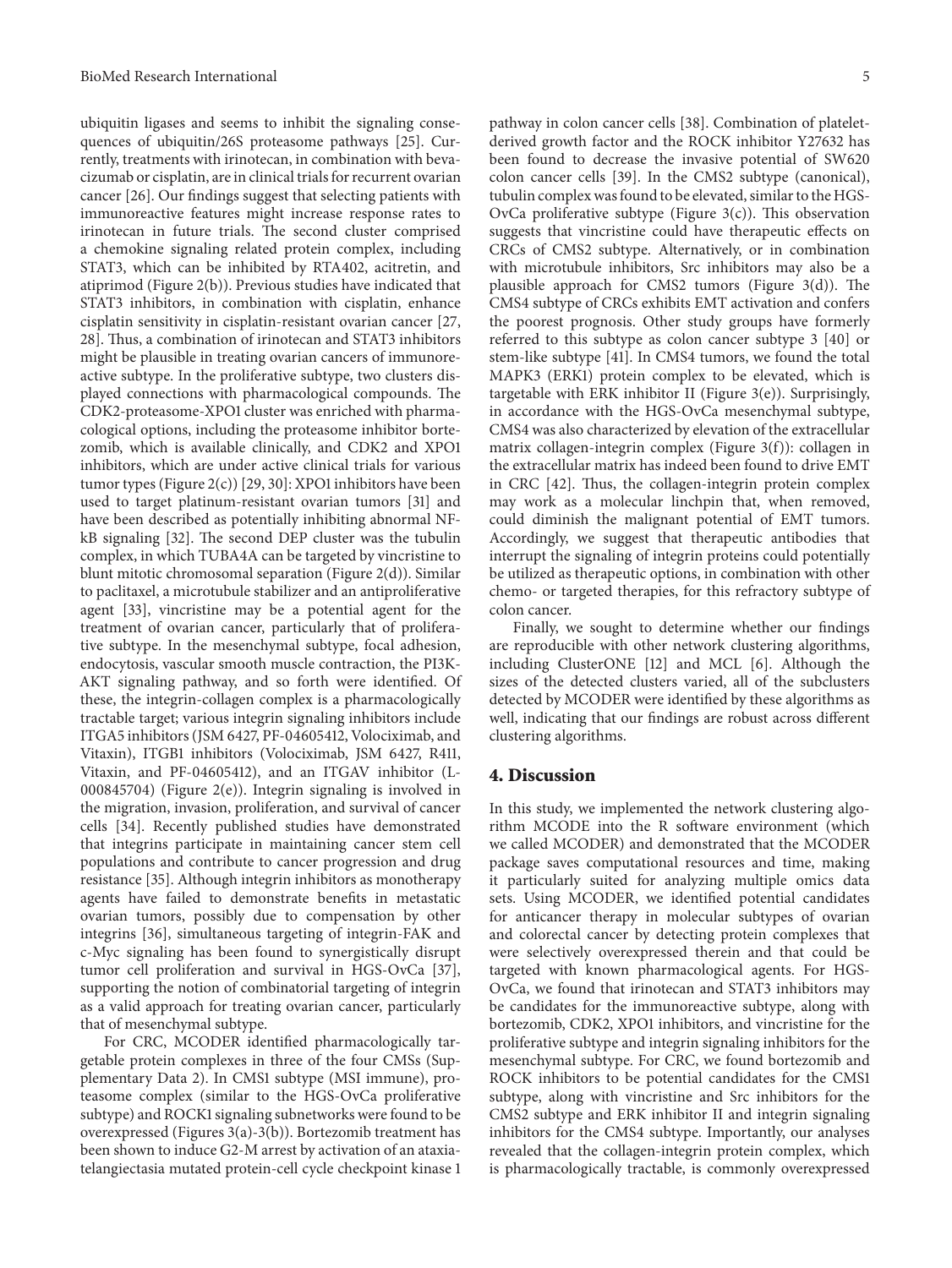

<span id="page-5-0"></span>Figure 3: Pharmacologically targetable network clusters overexpressed in molecular subtypes of CRC: (a, b) CMS1, (c, d) CMS2, and (e, f) CMS4.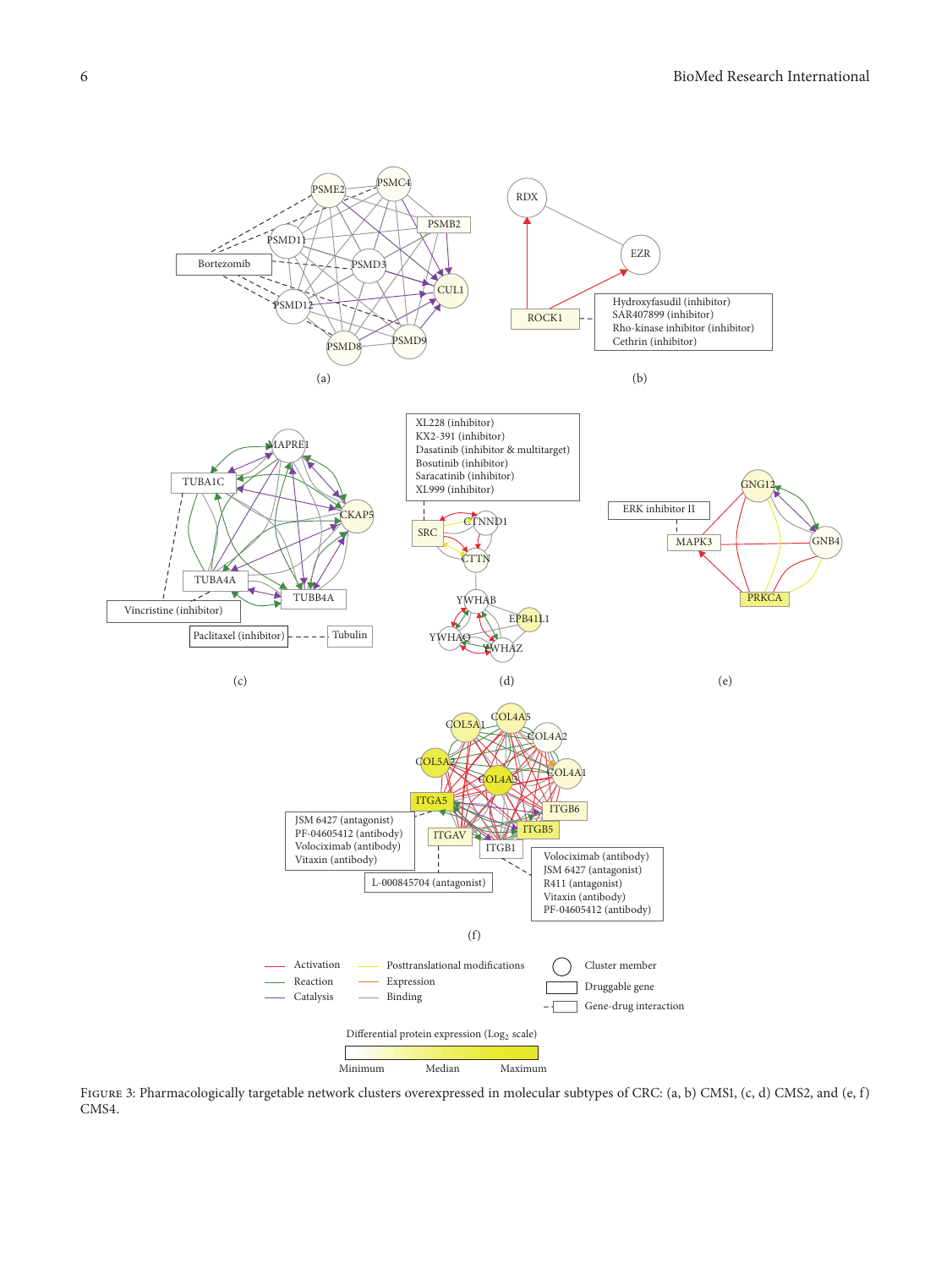in EMT subtypes of both ovarian and colorectal cancers. Further studies are needed to determine whether pharmacological inhibition of collagen-integrin signaling blunts tumor growth in an in vivo model of EMT cancer.

#### **Conflicts of Interest**

The authors declare no conflicts of interest regarding the publication of this paper.

#### **Authors' Contributions**

Sungjin Kwon and Hyosil Kim contributed equally to this work.

#### **Acknowledgments**

This study was supported by grants from the National R&D Program for Cancer Control, Ministry of Health & Welfare, Republic of Korea (1420100), from the Korea Health Technology R&D project through the Korea Health Industry Development Institute (KHIDI), funded by the Ministry of Health & Welfare (HI14C1324), and from Basic Science Research Program through the National Research Foundation of Korea (NRF) funded by the Ministry of Education (2014R1A1A2057232) and a faculty research grant from Yonsei University College of Medicine for 2014 Grant no. 6-2014-0066.

#### **References**

- <span id="page-6-0"></span>[1] T. Ideker and R. Sharan, "Protein networks in disease," *Genome Research*, vol. 18, no. 4, pp. 644–652, 2008.
- <span id="page-6-1"></span>[2] A. Barabási, N. Gulbahce, and J. Loscalzo, "Network medicine: a network-based approach to human disease," *Nature Reviews Genetics*, vol. 12, no. 1, pp. 56–68, 2011.
- <span id="page-6-2"></span>[3] J. T. Erler and R. Linding, "Network-based drugs and biomarkers," *Journal of Pathology*, vol. 220, no. 2, pp. 290–296, 2010.
- <span id="page-6-3"></span>[4] K. Fortney and I. Jurisica, "Integrative computational biology for cancer research," *Human Genetics*, vol. 130, no. 4, pp. 465– 481, 2011.
- <span id="page-6-4"></span>[5] A. R. Benson, D. F. Gleich, and J. Leskovec, "Higher-order organization of complex networks," *Science*, vol. 353, no. 6295, pp. 163–166, 2016.
- <span id="page-6-5"></span>[6] A. J. Enright, S. Van Dongen, and C. A. Ouzounis, "An efficient algorithm for large-scale detection of protein families," *Nucleic Acids Research*, vol. 30, no. 7, pp. 1575–1584, 2002.
- <span id="page-6-6"></span>[7] G. D. Bader and C. W. V. Hogue, "An automated method for finding molecular complexes in large protein interaction networks," *BMC Bioinformatics*, vol. 4, no. 1, p. 2, 2003.
- <span id="page-6-7"></span>[8] M. Altaf-Ul-Amin, Y. Shinbo, K. Mihara, K. Kurokawa, and S. Kanaya, "Development and implementation of an algorithm for detection of protein complexes in large interaction networks," *BMC Bioinformatics*, vol. 7, article 207, 2006.
- <span id="page-6-8"></span>[9] B. J. Frey and D. Dueck, "Clustering by passing messages between data points," *American Association for the Advancement of Science. Science*, vol. 315, no. 5814, pp. 972–976, 2007.
- <span id="page-6-9"></span>[10] G. Liu, L. Wong, and H. N. Chua, "Complex discovery from weighted PPI networks," *Bioinformatics*, vol. 25, no. 15, pp. 1891– 1897, 2009.
- <span id="page-6-10"></span>[11] J. H. Morris, L. Apeltsin, A. M. Newman et al., "ClusterMaker: a multi-algorithm clustering plugin for Cytoscape," *BMC Bioinformatics*, vol. 12, article 436, 2011.
- <span id="page-6-11"></span>[12] T. Nepusz, H. Yu, and A. Paccanaro, "Detecting overlapping protein complexes in protein-protein interaction networks, *Nature Methods*, vol. 9, no. 5, pp. 471-472, 2012.
- <span id="page-6-12"></span>[13] J. Wang, J. Zhong, G. Chen, M. Li, F.-X. Wu, and Y. Pan, "ClusterViz: A Cytoscape APP for Cluster Analysis of Biological Network," *IEEE/ACM Transactions on Computational Biology and Bioinformatics*, vol. 12, no. 4, pp. 815–822, 2015.
- <span id="page-6-13"></span>[14] M. Li, Y. Tang, X. Wu, J. Wang, F.-X. Wu, and Y. Pan, "C-DEVA: Detection, evaluation, visualization and annotation of clusters from biological networks," *BioSystems*, vol. 150, pp. 78–86, 2016.
- <span id="page-6-14"></span>[15] P. Shannon, A. Markiel, O. Ozier et al., "Cytoscape: a software Environment for integrated models of biomolecular interaction networks," *Genome Research*, vol. 13, no. 11, pp. 2498–2504, 2003.
- <span id="page-6-15"></span>[16] S. Vaughan, J. I. Coward, R. C. Bast et al., "Rethinking ovarian cancer: recommendations for improving outcomes," *Nature Reviews Cancer*, vol. 11, no. 10, pp. 719–725, 2011.
- <span id="page-6-16"></span>[17] R. G. Verhaak, P. Tamayo, J. Y. Yang et al., "Prognostically relevant gene signatures of high-grade serous ovarian carcinoma," *Journal of Clinical Investigation*, vol. 123, no. 1, pp. 517–525, 2013.
- <span id="page-6-17"></span>[18] Cancer Genome Atlas Research Network, "Integrated genomic analyses of ovarian carcinoma," *Nature*, vol. 474, no. 7353, pp. 609–615, 2011.
- <span id="page-6-18"></span>[19] R. W. Tothill, A. V. Tinker, J. George et al., "Novel molecular subtypes of serous and endometrioid ovarian cancer linked to clinical outcome," *Clinical Cancer Research*, vol. 14, no. 16, pp. 5198–5208, 2008.
- <span id="page-6-19"></span>[20] X. Yin, X. Wang, B. Shen et al., "A VEGF-dependent gene signature enriched in mesenchymal ovarian cancer predicts patient prognosis," *Scientific Reports*, vol. 6, Article ID 31079, 2016.
- <span id="page-6-20"></span>[21] H. Zhang, T. Liu, and Z. Zhang, "Integrated Proteogenomic Characterization of Human High-Grade Serous Ovarian Cancer," *Cell*, vol. 166, no. 3, pp. 755–765, 2016.
- <span id="page-6-21"></span>[22] B. Zhang, J. Wang, and X. Wang, "Proteogenomic characterization of human colon and rectal cancer," *Nature*, vol. 513, no. 7518, pp. 382–387, 2014.
- <span id="page-6-22"></span>[23] D. Szklarczyk, A. Franceschini, S. Wyder et al., "STRING v10: protein-protein interaction networks, integrated over the tree of life," *Nucleic Acids Research*, vol. 43, pp. D447–D452, 2015.
- <span id="page-6-23"></span>[24] A. H. Wagner, A. C. Coffman, B. J. Ainscough et al., "DGIdb 2.0: mining clinically relevant drug–gene interactions," *Nucleic Acids Research*, vol. 44, no. D1, pp. D1036–D1044, 2016.
- <span id="page-6-24"></span>[25] S. D. Desai, A. L. Haas, L. M. Wood et al., "Elevated expression of ISG15 in tumor cells interferes with the ubiquitin/26S proteasome pathway," *Cancer Research*, vol. 66, no. 2, pp. 921– 928, 2006.
- <span id="page-6-25"></span>[26] F. Musa, B. Pothuri, S. V. Blank et al., "Phase II study of irinotecan in combination with bevacizumab in recurrent ovarian cancer," *Gynecologic Oncology*, vol. 144, no. 2, pp. 279– 284, 2016.
- <span id="page-6-26"></span>[27] K. Selvendiran, S. Ahmed, A. Dayton et al., "HO-3867, a curcumin analog, sensitizes cisplatin-resistant ovarian carcinoma, leading to therapeutic synergy through STAT3 inhibition," *Cancer Biology & Therapy*, vol. 12, no. 9, pp. 837–845, 2011.
- <span id="page-6-27"></span>[28] Z. Duan, R. Y. Ames, M. Ryan, F. J. Hornicek, H. Mankin, and M. V. Seiden, "CDDO-Me, a synthetic triterpenoid, inhibits expression of IL-6 and Stat3 phosphorylation in multi-drug resistant